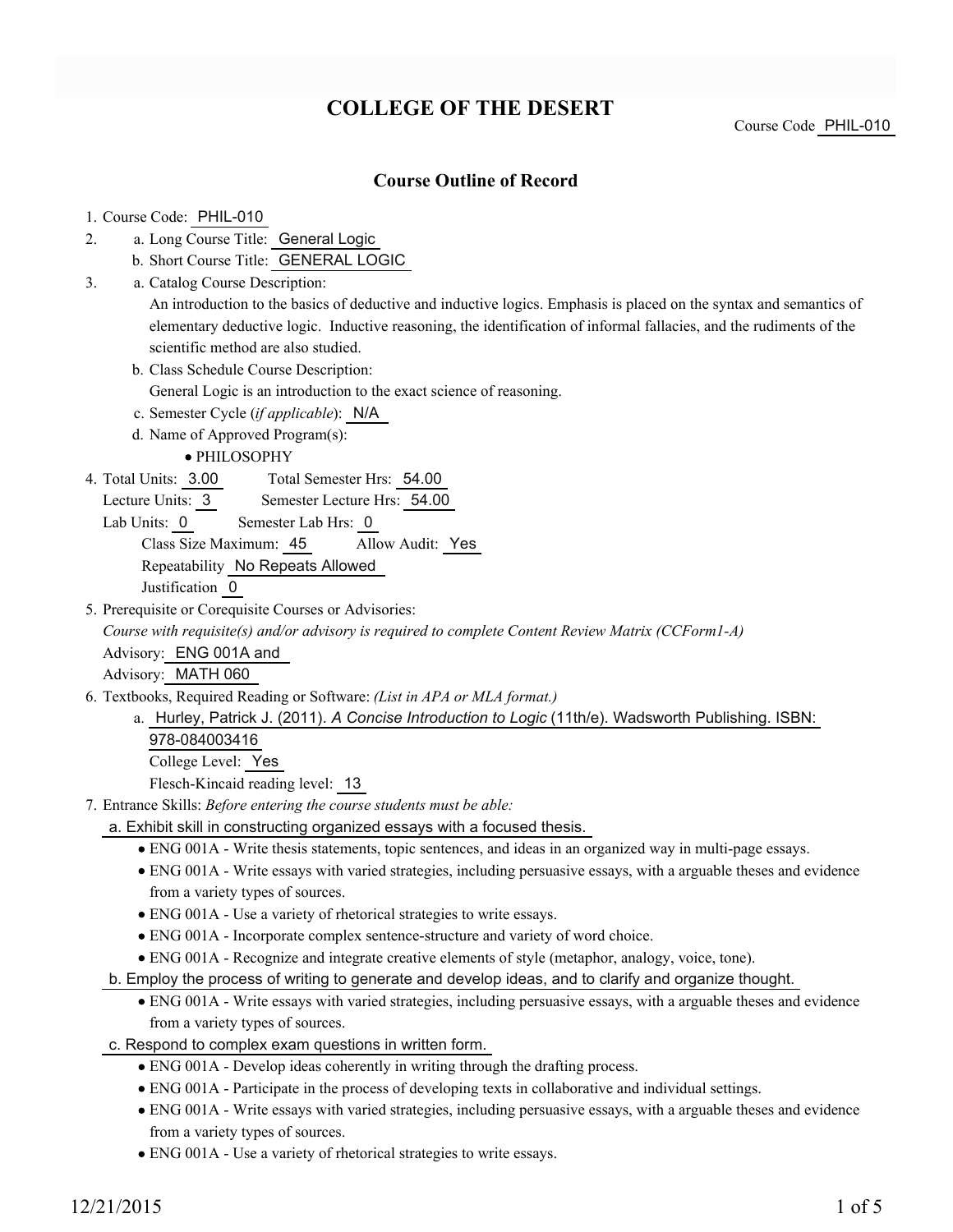- ENG 001A Incorporate complex sentence-structure and variety of word choice.
- d. Demonstrate basic arithmetic skills.
	- MATH 060 Compute using the four basic operations of addition, subtraction, multiplication, and division on the rational numbers in both fraction and decimal form.
- 8. Course Content and Scope:

#### Lecture:

- 1. The logical functions of natural language
- 2. The nature of deductive, inductive and abductive inference
- 3. The structure of an argument
- 4. The nature of validity, soundness and inductive strength
- 5. Basic predicate logic
- 6. Venn diagrams
- 7. Truth-functional logic
- 8. Formal and informal fallacies
- 9. The nature and practical applications of probability
- 10. Derivations in sentential logic.

9. Course Student Learning Outcomes:

1.

Identify the common fallacies in informal reasoning.

### 2.

Distinguish valid arguments from invalid arguments.

3.

Distinguish inductive arguments from deductive arguments.

4.

Distinguish weak inductive arguments from strong arguments.

5.

Construct semantic tableaux for evaluating arguments in propositional logic.

6.

Recognize and employ valid rules of inference in sentential logic.

7.

Perform derivations via natural deduction.

10. Course Objectives: Upon completion of this course, students will be able to:

a. Identify and describe the logical functions of natural language.

b. Distinguish the various types of definitions from one another in terms of their function, describe the function in each case, and apply this knowledge to specific cases.

c. Identify and describe the difference between deductive and inductive logic and illustrate this difference by means of specific examples.

d. Distinguish arguments from non-arguments.

e. Identify and describe the general structure of an argument as such and give specific examples of how this structure may appear in actual arguments.

f. Distinguish the form of an argument from its content.

Lab: *(if the "Lab Hours" is greater than zero this is required)*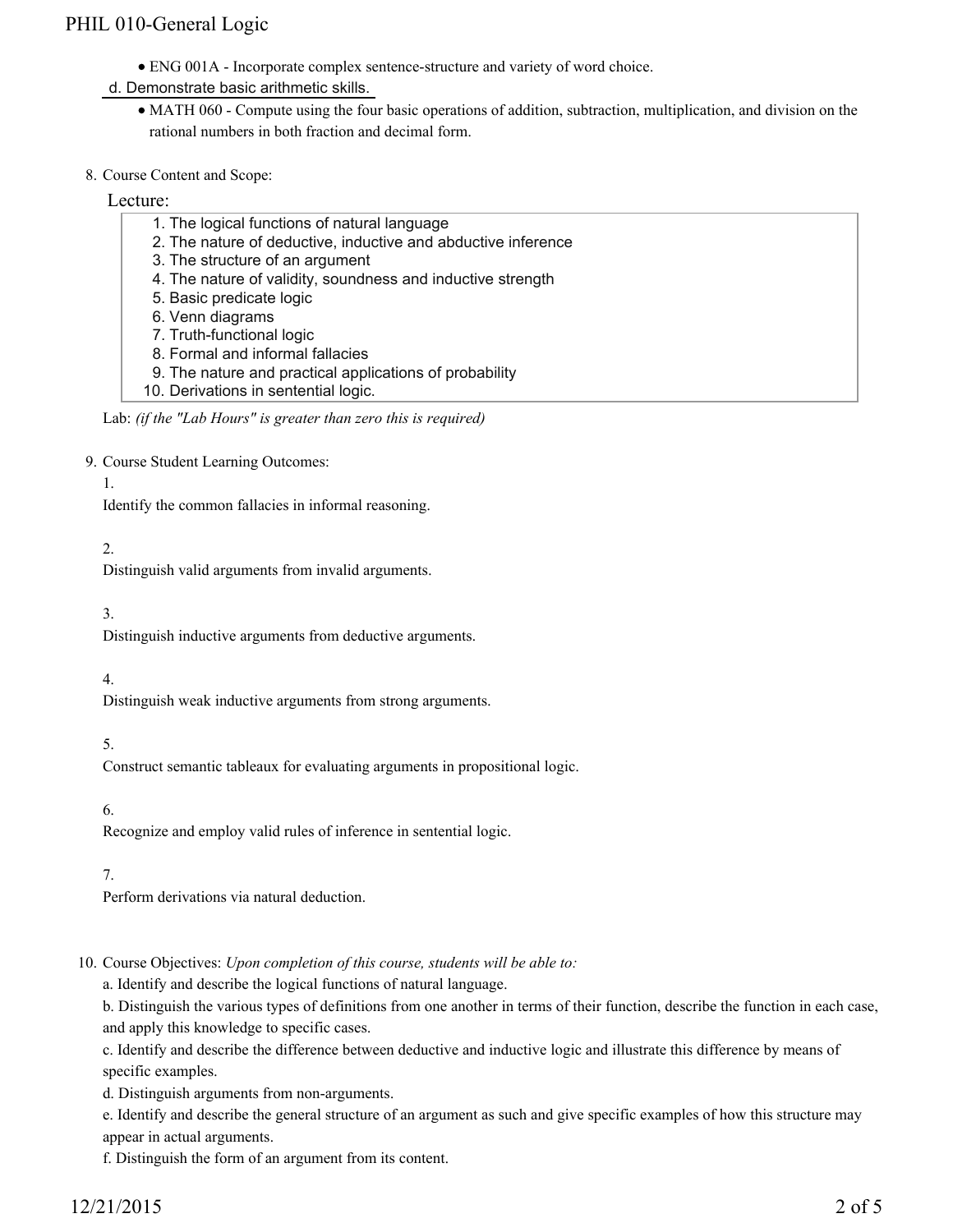- g. Articulate clearly the distinction between validity and soundness as it applies to actual arguments.
- h. Use Venn Diagrams to depict meanings and determine validity of categorical syllogisms.
- i. Symbolize plain language categorical propositions as well as translate into ordinary English symbolized arguments.
- j. Distinguish between sentential and predicate logic.
- k. Use the techniques of truth-functional logic to determine the validity of appropriate arguments.
- l. Create and apply truth-table analysis to determine validity.
- m. Perform derivations in sentential logic via natural deduction.
- n. Describe the relationship of probability theory and hypothesis testing in applying the scientific method.
- o. Identify the principal formal and informal fallacies.
- p. Identify the principal steps which constitute the scientific method.
- Methods of Instruction: *(Integration: Elements should validate parallel course outline elements)* 11.
	- a. Discussion
	- b. Experiential
	- c. Journal
	- d. Lecture
	- e. Self-exploration

#### Other Methods:

1. Video 2. Guest speakers

12. Assignments: (List samples of specific activities/assignments students are expected to complete both in and outside of class.) In Class Hours: 54.00

### Outside Class Hours: 108.00

a. In-class Assignments

a. Attendance of lectures by instructor and occasional guest speakers, including the taking of detailed notes thereon.

- b. Viewing of films and slide programs, including the taking of notes thereon.
- c. Listening to sound recordings and taking notes thereon.
- d. Special reports by students, in panel or singly.
- e. Participation in class research projects involving the collection, written or oral reports thereon.
- f. Examinations of various types, such as essay and multiple choice.
- b. Out-of-class Assignments
	- a. Readings in the textbook and in recommended supplementary literature.
	- b. Composition of brief analytical essays.

13. Methods of Evaluating Student Progress: The student will demonstrate proficiency by:

- College level or pre-collegiate essays
- Written homework
- Critiques
- Guided/unguided journals
- Term or research papers
- Field/physical activity observations
- True/false/multiple choice examinations
- Mid-term and final evaluations
- Student participation/contribution
- 14. Methods of Evaluating: Additional Assesment Information:
- 15. Need/Purpose/Rationale -- All courses must meet one or more CCC missions. CSU GE Area A: Communication in the English Language and Critical Thinking A3 - Critical Thinking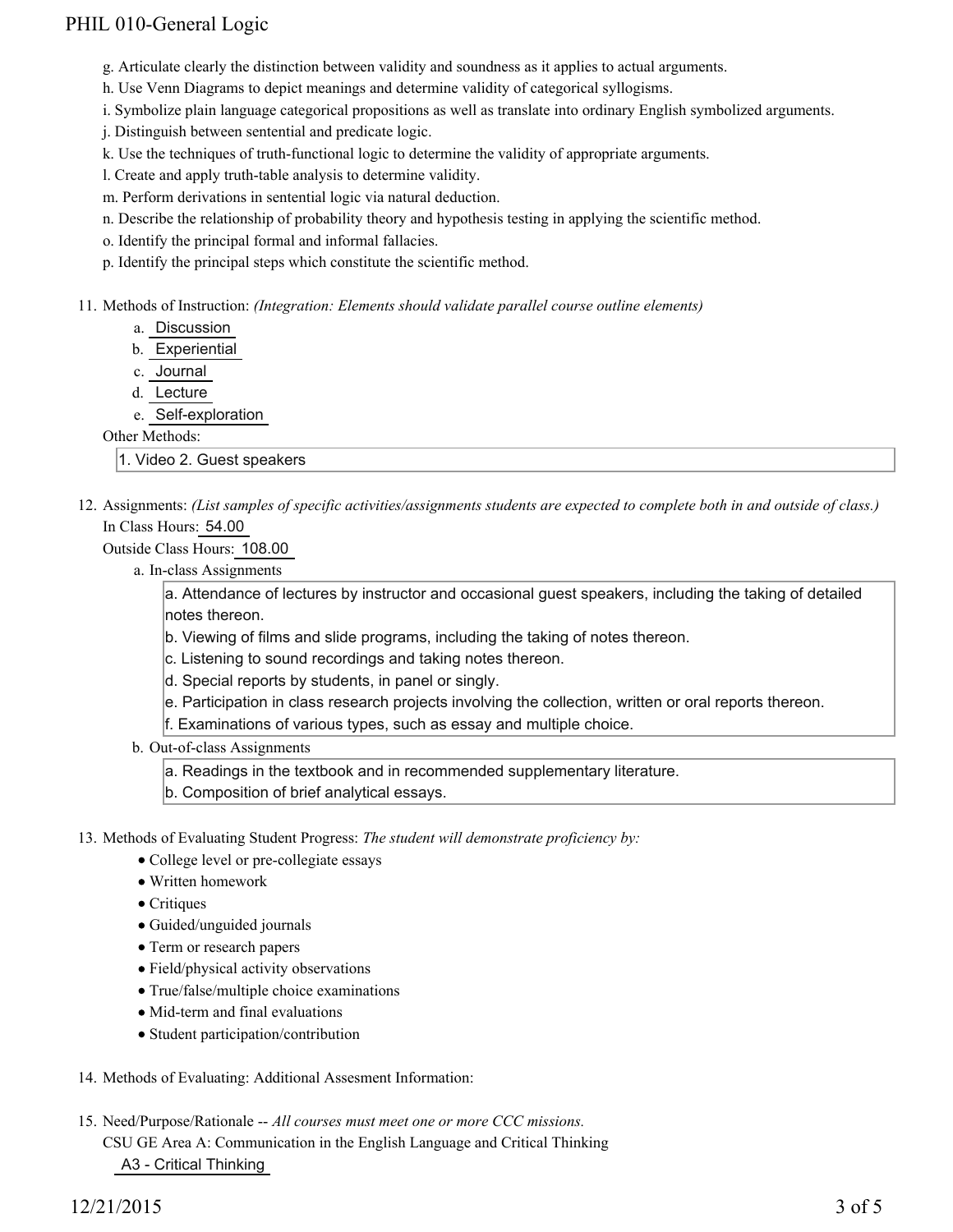|     | PO-GE C2 - Social and Behavioral Sciences                                                                                                                                                                                                                                                                                                                                                                                                                                                                                                                                                                                                                                                                                                                                                                                                                                                                                                          |
|-----|----------------------------------------------------------------------------------------------------------------------------------------------------------------------------------------------------------------------------------------------------------------------------------------------------------------------------------------------------------------------------------------------------------------------------------------------------------------------------------------------------------------------------------------------------------------------------------------------------------------------------------------------------------------------------------------------------------------------------------------------------------------------------------------------------------------------------------------------------------------------------------------------------------------------------------------------------|
|     | Develop individual responsibility, personal integrity, and respect for diverse people and culture.                                                                                                                                                                                                                                                                                                                                                                                                                                                                                                                                                                                                                                                                                                                                                                                                                                                 |
|     | IO - Critical Thinking and Communication<br>Apply principles of logic to problem solve and reason with a fair and open mind.                                                                                                                                                                                                                                                                                                                                                                                                                                                                                                                                                                                                                                                                                                                                                                                                                       |
|     |                                                                                                                                                                                                                                                                                                                                                                                                                                                                                                                                                                                                                                                                                                                                                                                                                                                                                                                                                    |
|     | 16. Comparable Transfer Course                                                                                                                                                                                                                                                                                                                                                                                                                                                                                                                                                                                                                                                                                                                                                                                                                                                                                                                     |
|     | <b>Course Number</b><br><b>Course Title</b><br><b>University System</b><br>Campus<br><b>Catalog Year</b>                                                                                                                                                                                                                                                                                                                                                                                                                                                                                                                                                                                                                                                                                                                                                                                                                                           |
|     | 17. Special Materials and/or Equipment Required of Students:                                                                                                                                                                                                                                                                                                                                                                                                                                                                                                                                                                                                                                                                                                                                                                                                                                                                                       |
|     | 18. Materials Fees:<br>Required Material?                                                                                                                                                                                                                                                                                                                                                                                                                                                                                                                                                                                                                                                                                                                                                                                                                                                                                                          |
|     | <b>Material or Item</b><br><b>Cost Per Unit</b><br><b>Total Cost</b>                                                                                                                                                                                                                                                                                                                                                                                                                                                                                                                                                                                                                                                                                                                                                                                                                                                                               |
|     | 19. Provide Reasons for the Substantial Modifications or New Course:                                                                                                                                                                                                                                                                                                                                                                                                                                                                                                                                                                                                                                                                                                                                                                                                                                                                               |
| 20. | C-ID alignment<br>a. Cross-Listed Course (Enter Course Code): N/A<br>b. Replacement Course (Enter original Course Code): N/A                                                                                                                                                                                                                                                                                                                                                                                                                                                                                                                                                                                                                                                                                                                                                                                                                       |
|     | 21. Grading Method (choose one): Letter Grade Only                                                                                                                                                                                                                                                                                                                                                                                                                                                                                                                                                                                                                                                                                                                                                                                                                                                                                                 |
|     | 22. MIS Course Data Elements<br>a. Course Control Number [CB00]: CCC000326054<br>b. T.O.P. Code [CB03]: 150900.00 - Philosophy<br>c. Credit Status [CB04]: D - Credit - Degree Applicable<br>d. Course Transfer Status [CB05]: A = Transfer to UC, CSU<br>e. Basic Skills Status [CB08]: $2N = Not$ basic skills course<br>f. Vocational Status [CB09]: Not Occupational<br>g. Course Classification [CB11]: Y - Credit Course<br>h. Special Class Status [CB13]: N - Not Special<br>i. Course CAN Code [CB14]: N/A<br>j. Course Prior to College Level [CB21]: $Y = Not$ Applicable<br>k. Course Noncredit Category [CB22]: Y - Not Applicable<br>l. Funding Agency Category [CB23]: Y = Not Applicable<br>m. Program Status [CB24]: 1 = Program Applicable<br>Name of Approved Program (if program-applicable): PHILOSOPHY<br>Attach listings of Degree and/or Certificate Programs showing this course as a required or a restricted elective.) |
|     | 23. Enrollment - Estimate Enrollment<br>First Year: 0<br>Third Year: 0                                                                                                                                                                                                                                                                                                                                                                                                                                                                                                                                                                                                                                                                                                                                                                                                                                                                             |
|     | 24. Resources - Faculty - Discipline and Other Qualifications:<br>a. Sufficient Faculty Resources: Yes<br>b. If No, list number of FTE needed to offer this course: N/A<br>25. Additional Equipment and/or Supplies Needed and Source of Funding.<br>N/A                                                                                                                                                                                                                                                                                                                                                                                                                                                                                                                                                                                                                                                                                           |
|     | 26. Additional Construction or Modification of Existing Classroom Space Needed. (Explain:)                                                                                                                                                                                                                                                                                                                                                                                                                                                                                                                                                                                                                                                                                                                                                                                                                                                         |
|     | N/A                                                                                                                                                                                                                                                                                                                                                                                                                                                                                                                                                                                                                                                                                                                                                                                                                                                                                                                                                |
|     |                                                                                                                                                                                                                                                                                                                                                                                                                                                                                                                                                                                                                                                                                                                                                                                                                                                                                                                                                    |

27. FOR NEW OR SUBSTANTIALLY MODIFIED COURSES